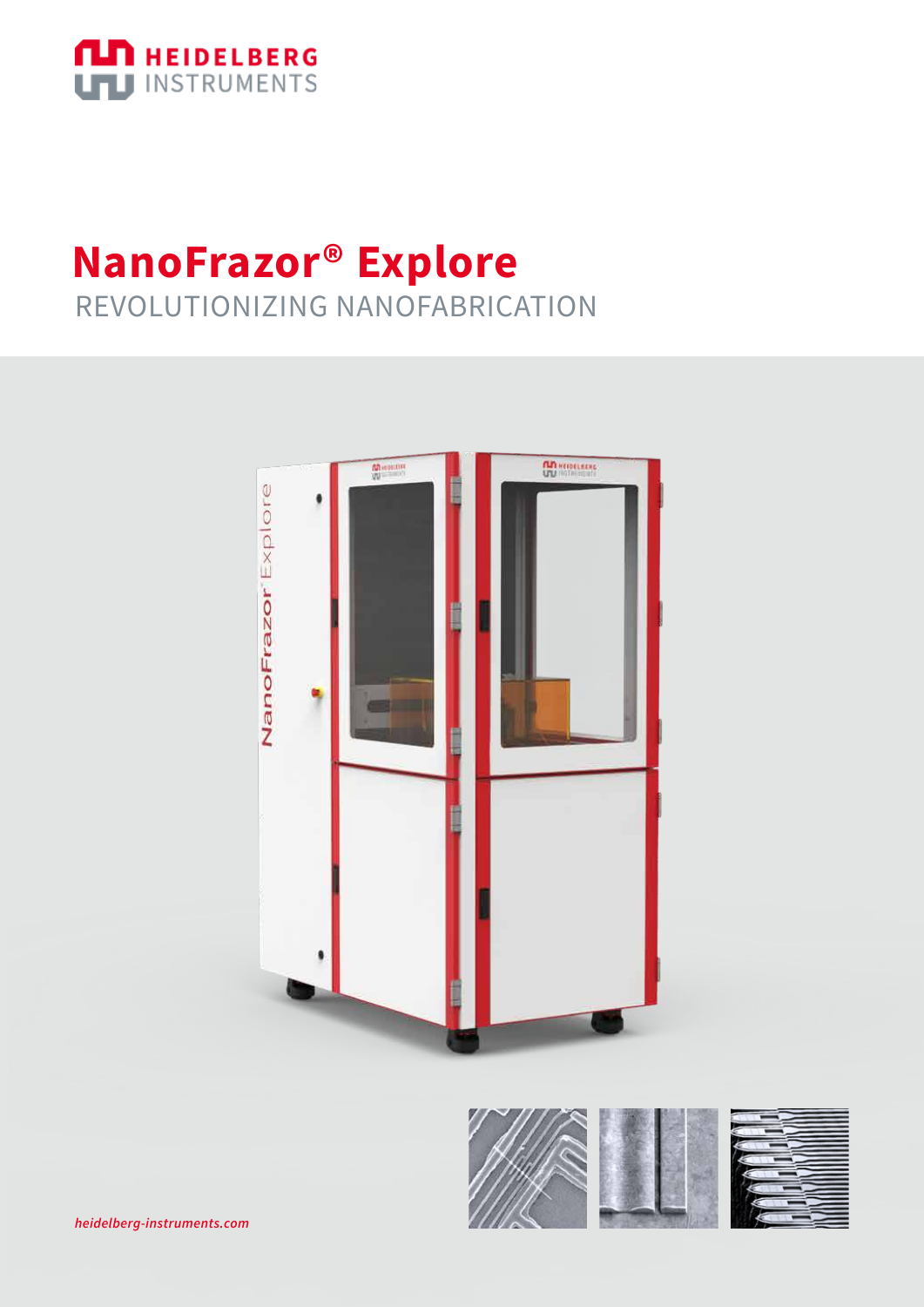# **NanoFrazor® Explore**

### **THE FIRST HYBRID MIX&MATCH NANO- AND MICROLITHOGRAPHY TOOL**

The NanoFrazor® Explore takes nanofabrication to a new level. The NanoFrazor technology has been commercially available since 2014, and its unique capabilities have already enabled many revolutionary nanotechnology devices and discoveries.

NanoFrazor lithography systems are based on thermal scanning probe lithography. Core of the NanoFrazor® technology is an ultra-sharp heatable probe tip which is used for writing and simultaneous inspection of complex nanostructures. The heated tip creates arbitrary, high-resolution nanostructures by local sublimation of resists. Standard pattern transfer methods like lift-off or etching can be applied.



**PPA - THE MAIN RESIST FOR NANOFRAZOR TECHNOLOGY**

- 
- Polyphthalaldehyde (PPA) decomposes and sublimates without redeposition upon heating by tip or laser
- PPA is suitable for many pattern transfer processes (lift-off, etching, molding, ...). We provide support and an extensive recipe book.
- PPA is commercially available worldwide
- Contact us for info on other resists and transfer processes

#### **HYBRID MIX & MATCH DIRECT WRITE LITHOGRAPHY**

Since 2019, the NanoFrazor® Explore is also equipped with a laser writer module. The increased write speed at micrometer resolution makes the Explore the first real alternative to expensive and complex direct-write nanolithography methods.

#### **Laser writing**

Fast direct resist sublimation for large-area patterning, e.g. contact wires and pads

#### **Thermal probe writing**

High precision and high resolution for the critical parts of the nanodevice

#### **Metrology, inspection and alignment**

In-situ high-speed imaging with the same tip before, during or after patterning. No wet development required as the PPA resist is removed directly.



Harvard micro- and nano-logos written 30 nm deep into PPA resist and imaged by NanoFrazor®

Courtesy of Harvard CNS

 $10<sub>um</sub>$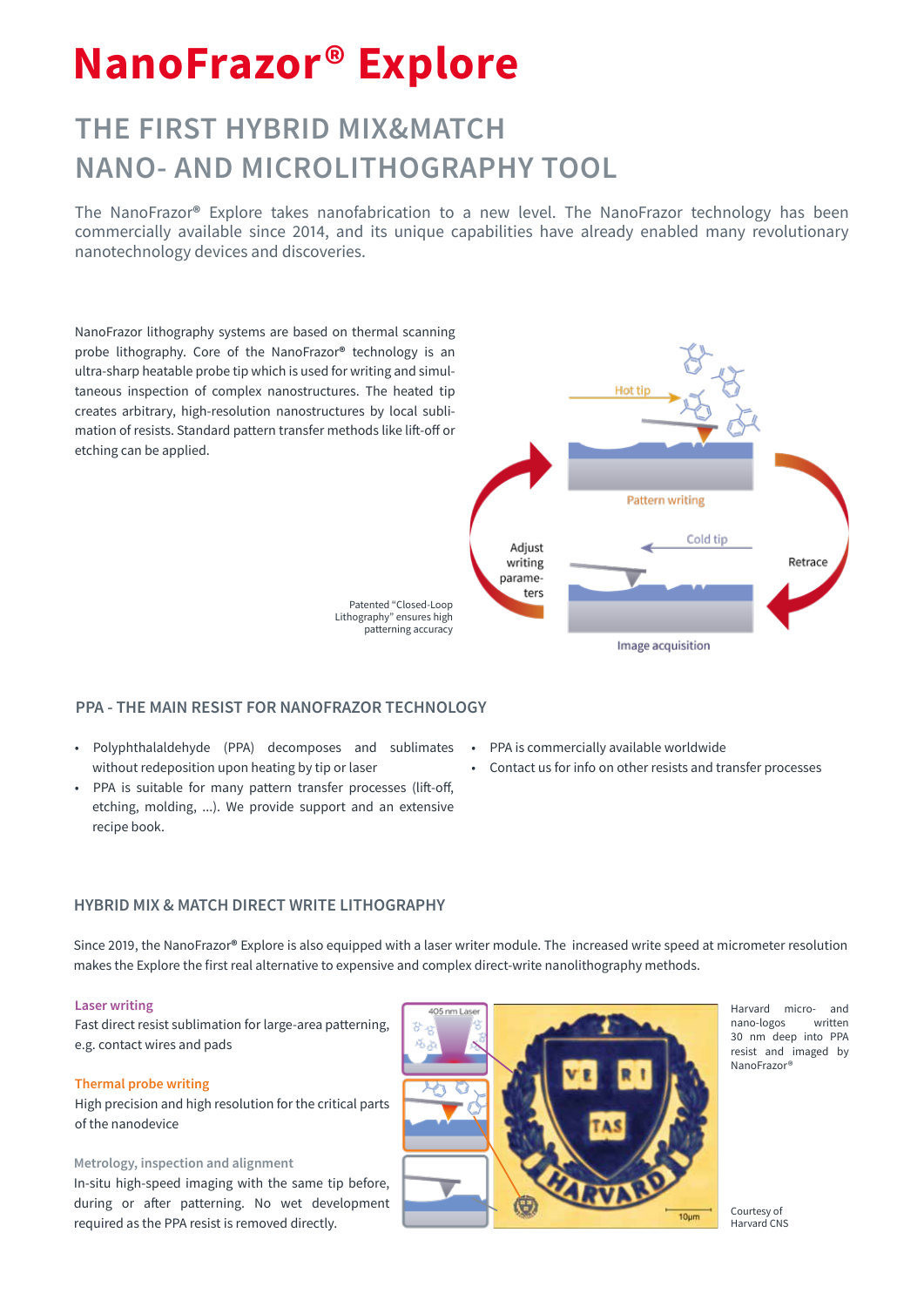#### **3D GRAYSCALE NANOLITHOGRAPHY**

- Patterning depth can be set for each position of the tip (grayscale value of each pixel)
- Closed-Loop Lithography enables unprecendeted accuracy (< 1 nm error demonstrated for more than 16 individual depth levels)



3D phase plate etched from PPA into SiN membranes for TEM optics

Courtesy of EPFL and KIT



Multilevel hologram written into PPA and simultaneously imaged. Inset is an SEM image after 10x-amplification etch transfer in Si

Courtesy of Sun Yat-Sen University

#### **MARKERLESS OVERLAY & STITCHING**



Reflective hologram (made with Au lift-off) consisting of 100 000 000 pixels and stitched from 50 µm write fields using a topography correlation technique.



Markerless overlay of metal electrodes on top of a nanowire buried under resist stack. a) Detect nanowire location (green) and draw layout on topography image (pink). b) SEM after lift-off.

- Accurate overlay and stitching achieved by in-situ topography imaging (sub-10 nm accuracy demonstrated)
- Features buried under resist (flakes, wires, etc) are used as natural markers
- Automated correlation stitching of write fields

#### **ULTRA-HIGH RESOLUTION**





Silicon fins and trenches etched from PPA resist.

- Ultra-sharp tips enable ultra- Low damage: No charged high resolution (< 10 nm half-pitch demonstrated in resist)
- No proximity effect correc-• Material conversion at the tions required

#### **OTHER UNIQUE CAPABILITIES**

- particles beam, hence better device performance with sensitive materials
- nanoscale: direct heat-induced modifications (phase change, chemical reaction, …) of various materials

Courtesy of IBM Research and imec